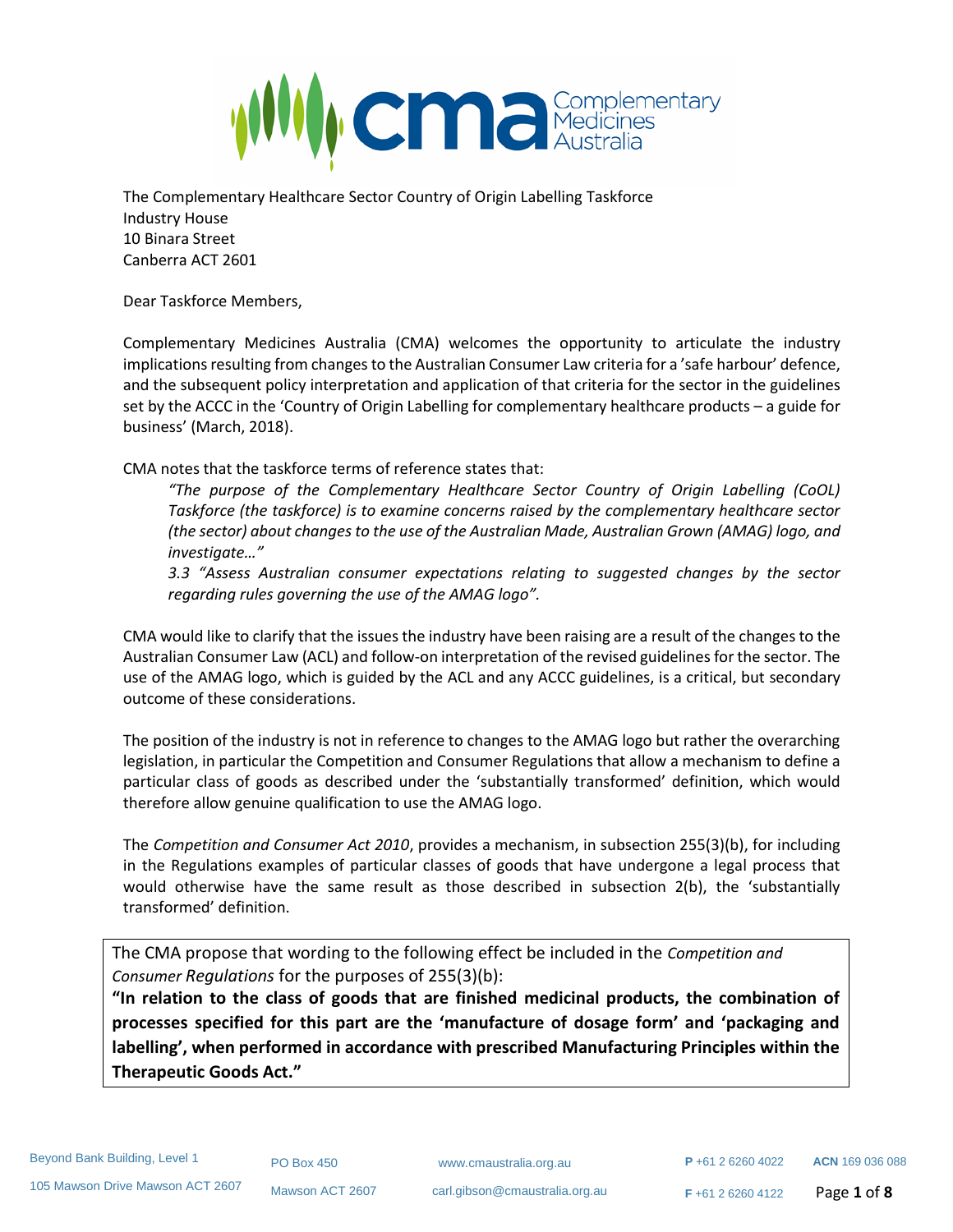

## **Executive Summary**

CMA, as a not-for-profit organisation, aims to promote and enhance all aspects of the complementary medicine supply chain. This includes supporting Australian manufacturers of high quality complementary medicines to continue to be appropriately recognised through use of the AMAG logo and claims.

Australia's complementary medicines are unique in the world. We are commonly recognised as the world leader in the category for safety and quality because we are the only country (aside from South Africa) who manufacture these health enhancement products as medicines, not foods. The regulatory distinction between these two categories is critical, and its basis lies in manufacturing. In Australia, manufacturers are required to comply with the Code of GMP called 'PIC/S' – the *Pharmaceutical Inspection Co-operation Scheme* – the same that the majority of pharmaceutical medicines world-wide comply with. Consequently our products are called 'complementary medicines' and not 'dietary supplements' as in the USA and elsewhere.

The world-class, high quality, TGA-GMP manufacturing reputation is what attracts consumers to 'Australian Made' products and thereby attracts brands to contract with Australian manufacturers. It is well recognised that Australia is a high-cost place to do business but we are excelling well above our weight in this category because of our excellent reputation for safe and high quality manufacture. The changes to the approach of the guidelines will have a detrimental effect on many businesses and Australia's manufacturing industry as many established products will no longer qualify to make a "Made in Australia" claim. The current ACCC guideline is hugely prohibitive and counter-productive to the competitive advantage enjoyed by Australian manufacturers as a result of maintaining the high quality pharmaceutical standards expected. From the perspective of the consumer, it must be noted that although few are currently aware of this, many off-shore facilities do not have the same level of oversight applied as domestic manufacturers in the regulatory assessment scheme, therefore there is some risk that the quality of the products may not be as unsurpassable in quality as the current, thriving local industry that we have.

The pharmaceutical manufacturing sector, which cannot leverage the Made in Australia claim in the same way as complementary medicines sector, has in recent decades seen the majority of local manufacturing facilities close and move into cheaper overseas factories. If the current policy interpretation continues uninterrupted so that Australian-made products are unable to identify themselves as such, then this will be the inevitable outcome for the complementary medicines manufacturing industry as well. We believe that this is inherently against the intent of original policy makers that first introduced the concept of providing licensed recognition of the 'Made in Australia' claim.

The TGA-GMP (PIC/S) pharmaceutical level requirements are of sufficient complexity that they fundamentally cause raw material 'goods', which are not medicines, and only in rare cases able to be consumed as foods, to be substantially transformed in Australia into goods that are recognised as a category of medicines. These reasons are fundamental to why the industry proposal outlined above is for the Competition and Consumer Regulations be amended to recognise medicines manufactured in a TGA-licensed Australian manufacturing facility as 'substantially transformed' and therefore by

PO Box 450 www.cmaustralia.org.au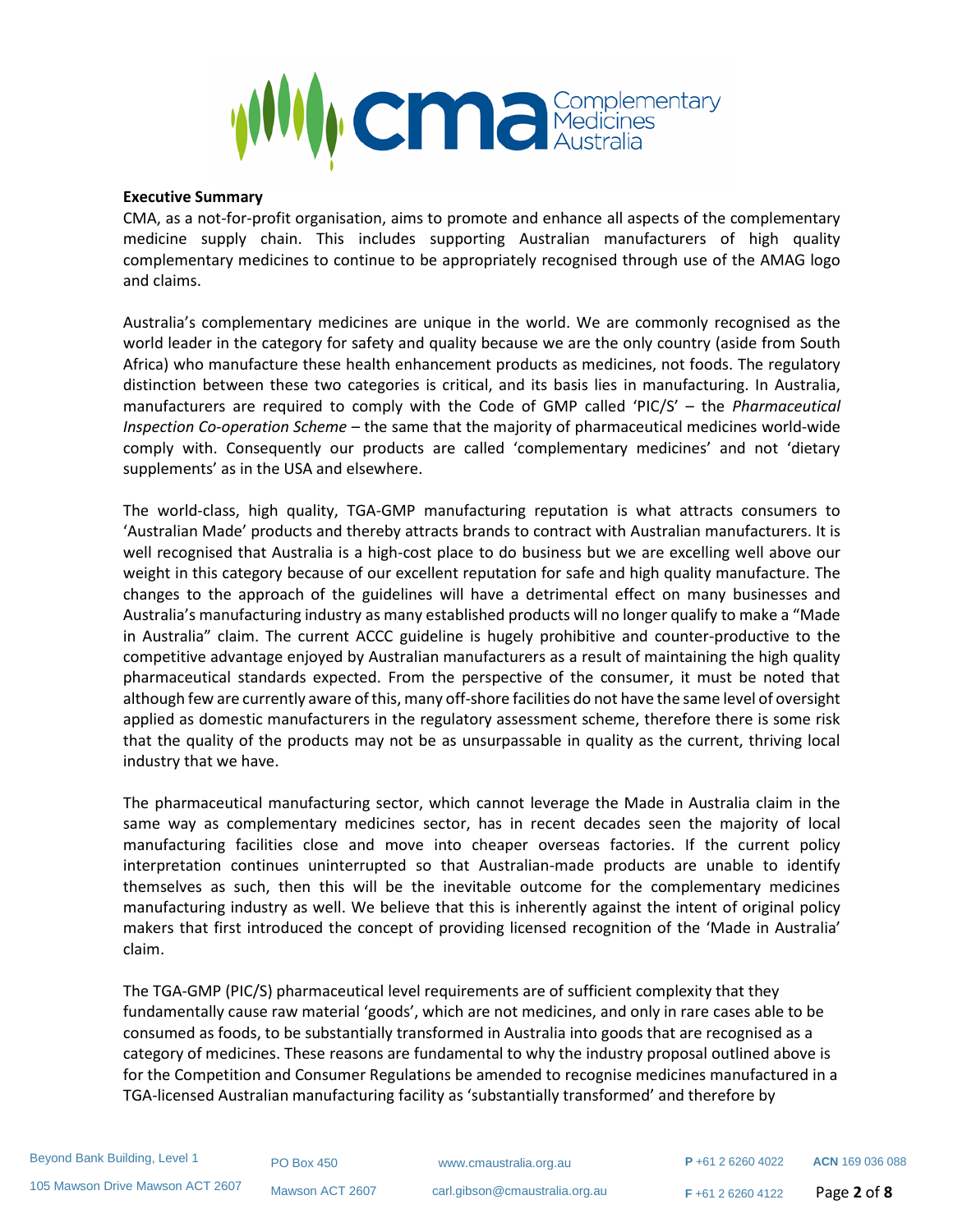

extension be recognised as "Made in Australia".

By doing so, the legislative application and reasonable consumer test remains as to whether "as a result of one or more processes (**i.e. medicine manufacture**) undertaken in that country, the goods (**i.e. medicines**) are fundamentally different in identity, nature or essential character from all of their ingredients or components (**i.e. a wide range of raw materials**) that were imported into that country. The ACCC permit the claim on goods that undergo far less 'transformation' within Australia than medicines do under TGA-GMP, for example, the cutting and sewing of overseas produced fabric from overseas components (wool, cotton, etc) into a suit.

This approach would also be in line with the ACCC's original interpretation of substantial transformation. Under the original definition, it was the position of the ACCC that both encapsulation and tabletting processes, regardless of the number or origin of the active ingredients, were considered to be the substantial transformation step in the manufacture of health supplements. This policy was consistent with the guidance set out in the ACCC's booklet *Complementary health care industry: country of origin and the Trade Practices Act (2004)*. i

The concerns raised by the industry, which have led to the establishment of this taskforce, demonstrate the value placed on the "Made in Australia" logo and associated representations, particularly in relation to exports. The higher input costs of labour, electricity and particularly, the resource-intensive demands of the GMP regulatory compliance that has given us this unique reputation means the industry does not and cannot compete globally on price. The competitive advantage leveraged by this sector based on highquality testing and medicinal manufacturing standards simply translates to the consumer and brand market as being "Made in" Australia. Creating conditions that force the Australian manufacturing industry off-shore is not in the interests of Australian consumers, or the 30,000 strong work force that supports a 4.9 billion dollar industry with a \$1.2 billion export market.

For export purposes, medicines must meet the regulatory requirements of the importing country. To meet China's strict Labelling Law requirements for example, requires that the Country of Origin manufacturer details be communicated on the label of the product. The 'one-year sale proof' test also requires the imported product to be exactly the same as the version sold in the country of manufacture in terms of ingredients, dosage and levels. Yet at the same time, under the current guidelines, companies cannot communicate that these products are Made in Australia.

Consumers should have access to information that the complementary medicines they consume have been manufactured in Australia under the most rigorous regulatory framework in the world. A consumer assessing a product off the shelf that has undergone such rigorous quality processes may question, if it is not "made in" Australia, then where is it made?

## **Background**

In February 2017, amendments to the Australian Consumer Law (ACL) came into effect that changed the criteria for making a 'made in' Australia claim. The amendments for 'made in' claims included the removal of the previous 50 per cent cost of production requirement, and a revised definition of 'substantial transformation' safe harbour defence, as follows:

PO Box 450 www.cmaustralia.org.au

**<sup>F</sup>** +61 2 6260 4122 Page **3** of **8**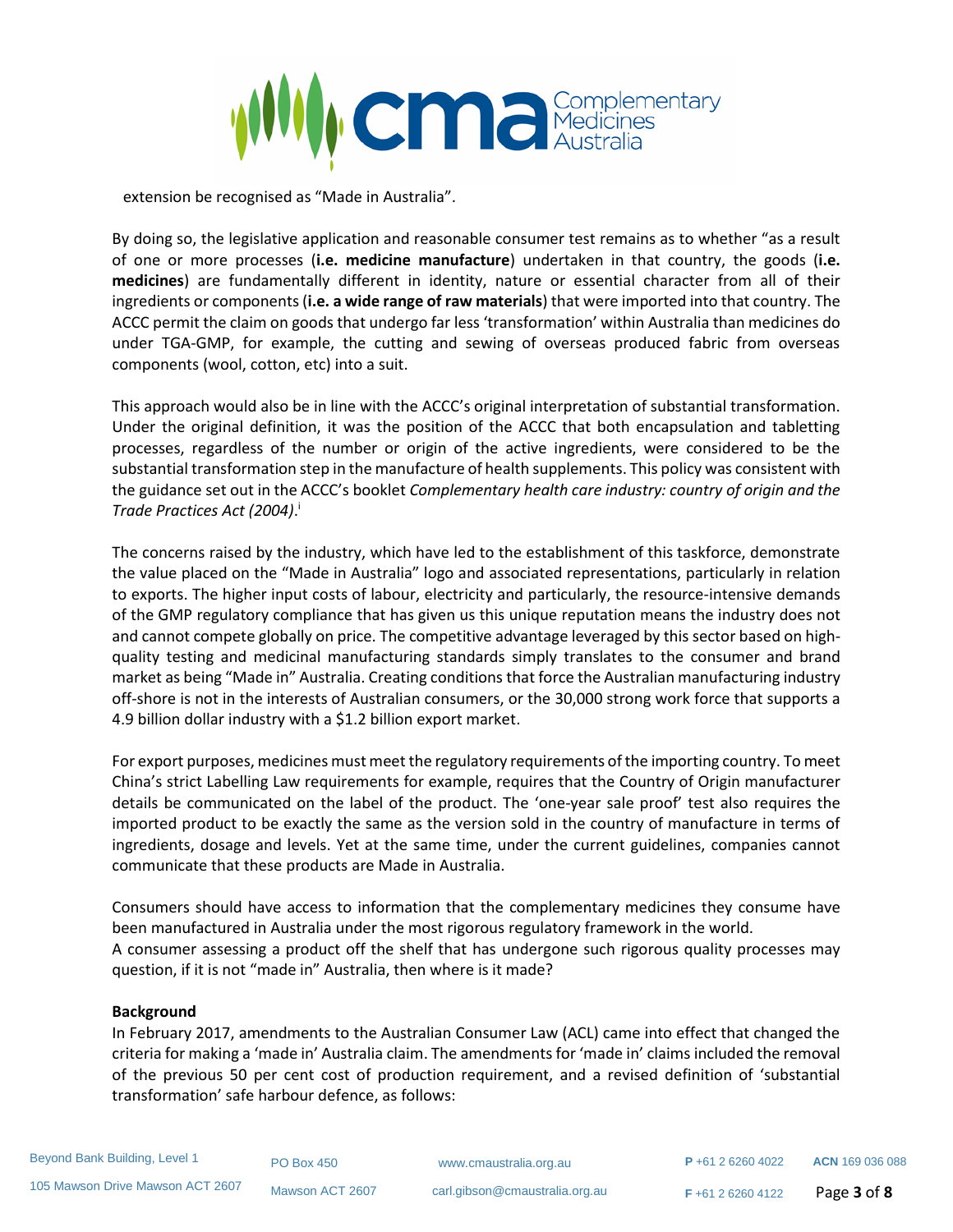

*Goods are substantially transformed in a country if…as a result of one or more processes undertaken in that country, the goods are fundamentally different in identity, nature or essential character from all of their ingredients or components that were imported into that country.*

Specific guidance for the complementary healthcare sector describing the interpretation of the new law, was published by the ACCC in March 2018, which in light of previous guidance, takes a significantly more conservative stance as to what may be called 'Made in' Australia. The revised ACCC guideline has resulted in a significant variation in interpretation as to what the ACCC consider to meet the substantially transformed test and is not consistent with guidance for other industries. For example, guidance for other sectors take a far less stringent approach to the application of substantial transformation. This includes, baking a frozen raw imported pie and curing imported pork and claiming Australian Made.

# *Soft Gel Encapsulated Marine Oils*

From 2017, when the updated definition of substantially transformed passed into ACL, the ACCC have had a statement on their website that under the new definition, soft gel encapsulation of imported marine oil is unlikely to constitute a product that has undergone substantial transformation because encapsulation is unlikely to create a fundamental difference in identity, nature or essential character between the marine oil capsules (final product) and the imported marine oil. A Federal Court of Australia ruling has since been handed down on 3 December 2018, confirming a view that the encapsulation in Australia of imported fish oil and Vitamin D did not meet the definition of substantial transformation and hence a 'Made in Australia' claim was not permitted.

CMA notes that the Court's decision considered the physical attributes of the product and some aspects of the manufacturing processes for soft gel encapsulation. The case did not appear to discuss aspects pertaining to the Therapeutic Goods Administration Good Manufacturing Practice (GMP) requirements specifically, or to the extent of change in the goods from raw material goods into finished medicines. A final decision was made on the principle that what was being imported, 'Fish Oil and Vitamin D', was the same as what was being named on the label, which is capsules containing 'Fish Oil and Vitamin D'. CMA's view is that this court case, while conducted in earnest, missed some of the most key and fundamental points to Australian GMP manufacture and to the definition of 'substantially transformed'.

# *Support for Australian Made*

Consumers understand that support for Australian manufacturing is a key tenant of a thriving economy and a healthy jobs market in Australia. More than that, in Australia and throughout many international countries, a wide range of consumers specifically seek out the exceptional quality of Australian made complementary medicines made in TGA-inspected GMP facilities.

CMA notes that the Terms of Reference to the Taskforce will "*Assess consumer's expectations relating to suggestions by the sector regarding rules governing the use of the AMAG logo*". As mentioned above, the sector wish to maintain the current AMAG logo, through the appropriate application of the substantial transformation test. Moreover, CMA has requested prior evidence of consumer sentiment that informed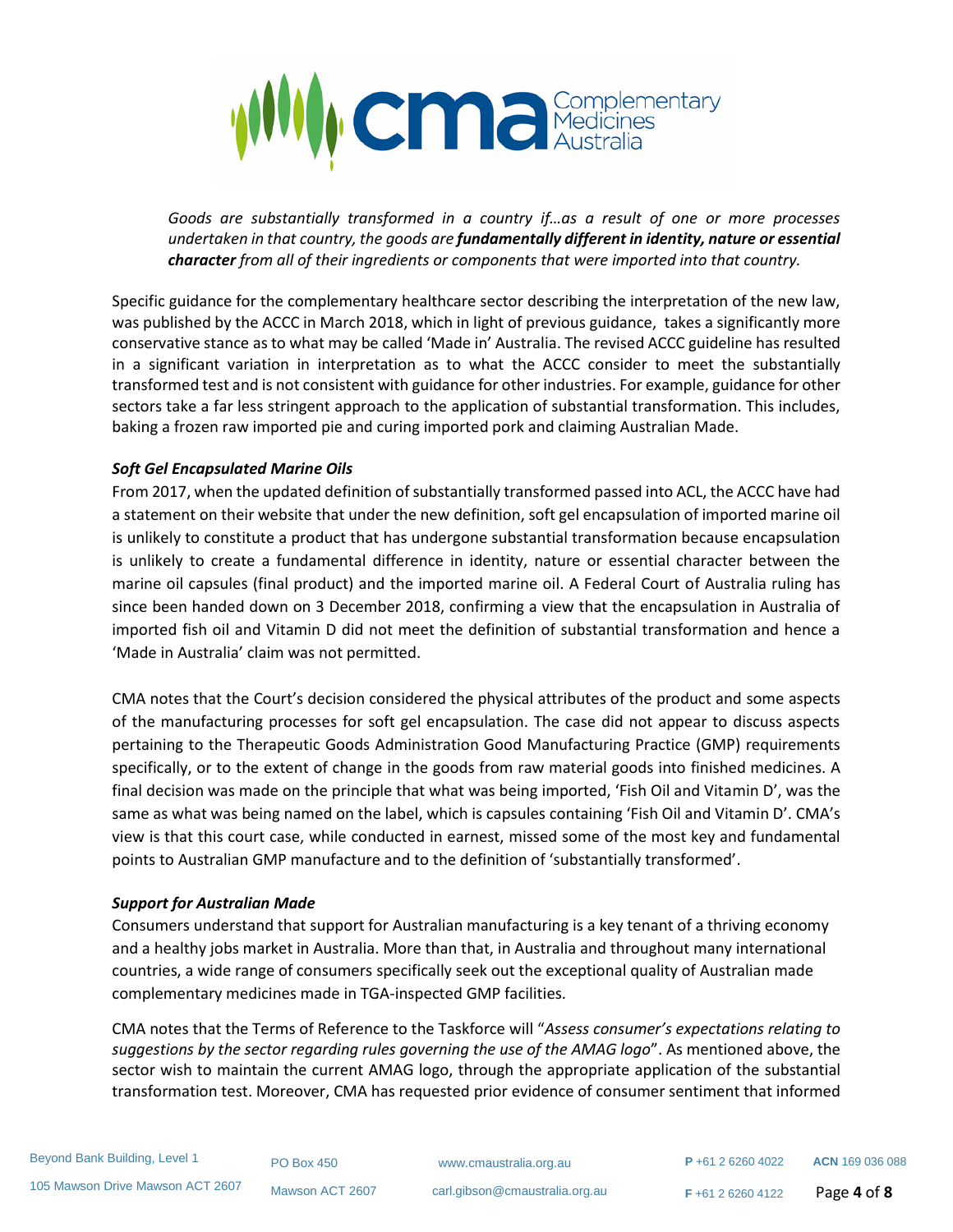

the policy change to the guidelines and that has resulted in the current inconsistency of application of the test across sectors.

Understandably, the change in approach and review of AMAG license holders has caused considerable uncertainty for business in this sector who need to forward plan and make decisions about cost of manufacture, label compliance and product development.

CMA suggests that the Taskforce sincerely consider consumer sentiment of overseas, particularly Chinese, consumers who are a key market for the complementary medicine sector in Australia. It is CMA's understanding that consumers in Asian countries, view Australia as a trusted source of complementary medicine products thanks to its 'clean, green and safe' reputation, underpinned by a robust regulatory system for medicines. The use of the Australian Made logo strengthens this perception.

## *CMA actions in response to changes*

CMA has maintained ongoing and regular contact with the ACCC and has been involved in contributing to the development of guidance for the sector following the change to the Australian Consumer Law. This has resulted in the expansion of the ACCC's original view that not any tablets except modified release tablets would meet the test, to currently recognise a range of tabletted products within the meaning of substantially transformed.

CMA still holds the view that the approach of the guideline is fundamentally incorrect, that the ingredients are essentially synonymous with the finished goods, is not a relevant interpretation of the ACL. The finished product as a "medicine" comprises many characteristics to the consumer that fundamentally transform the nature and essential character of the goods they are purchasing.

CMA continues to seek appropriate application of ACL to the sector by recognition of Australian made GMP medicines as having fundamentally met the substantially transformed test.

Specifically, the lowest cost, most simple Government mechanism of doing so is a regulatory inclusion to the Regulations that acknowledges complementary medicine finished products manufactured in Australia under GMP are 'substantially transformed' into finished consumer medicines from their raw materials or components.

## *Conclusion & Next Steps*

The growing market for complementary medicines has been driven by a heightened awareness of health, wellness and safety, especially among Chinese consumers. Our manufacturing sector is one of Australia's growing industries and an export success story which has been enthusiastically promoted by agencies such as Austrade. It would be extremely regrettable if the current situation was left to remain unchanged to the detriment of the industry and the Australian economy.

At the cornerstone of the taskforce considerations should be the origins of the Made in Australia Campaign, which was established to encourage people to buy locally made goods and strengthen the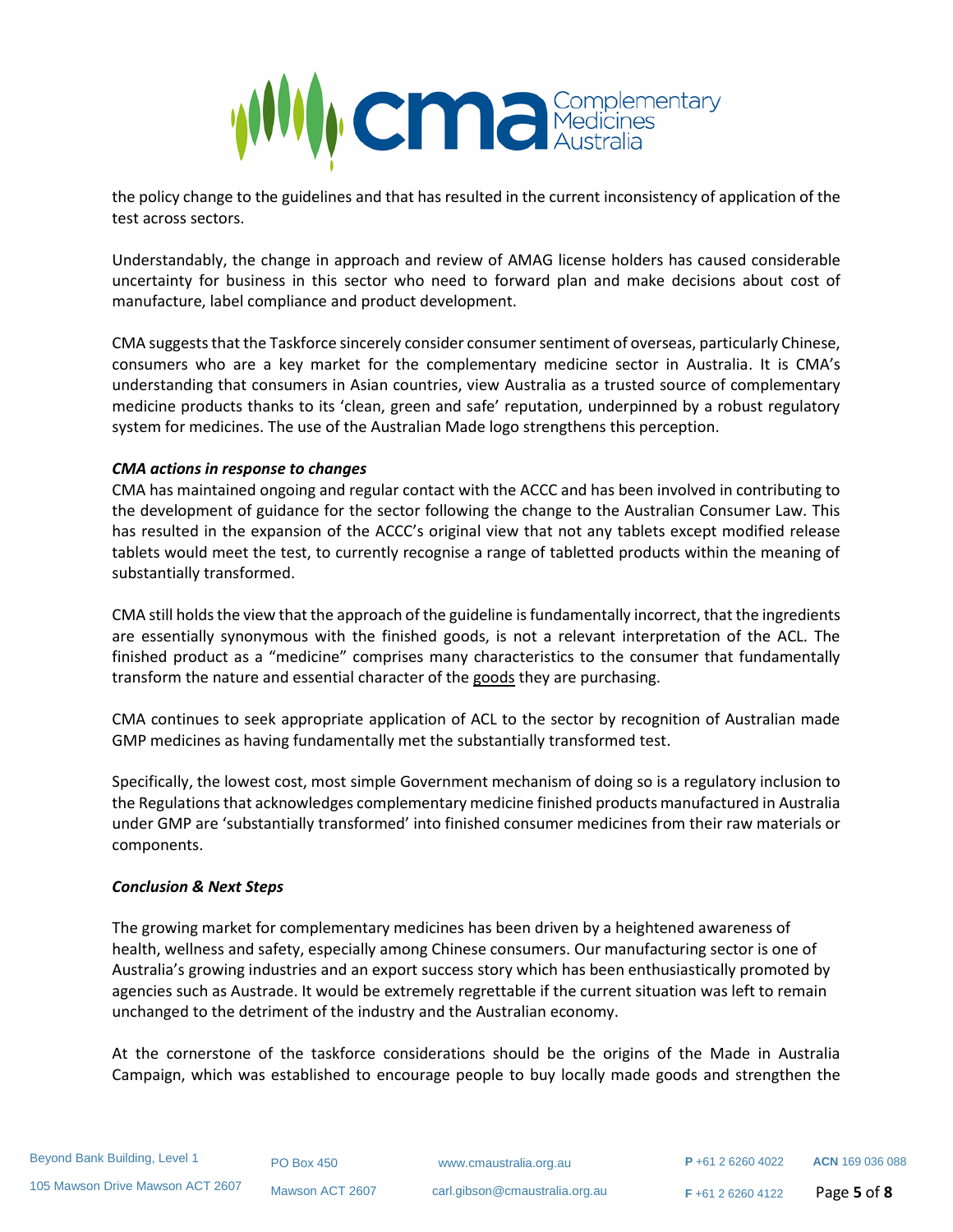

profile of local manufacturing industries that face significant survival challenges in the globally competitive economy.

CMA, on behalf of industry, will continue to work with the Government to ensure support for manufacturers and a level of certainty for businesses, in the correct and consistent application of Country of Origin and Australian Made provisions. To this extent, it is proposed that an urgent inclusion of TGA-GMP manufactured medicines be made to the Competition and Consumer Regulations, that would recognise these goods manufactured in Australia, under Good Manufacturing Practice (GMP), as meeting the criteria for substantial transformation in this country.

Yours sincerely,

Mr Carl Gibson Chief Executive Officer Complementary Medicines Australia January 2019

Mawson ACT 2607 carl.gibson@cmaustralia.org.au

**<sup>F</sup>** +61 2 6260 4122 Page **6** of **8**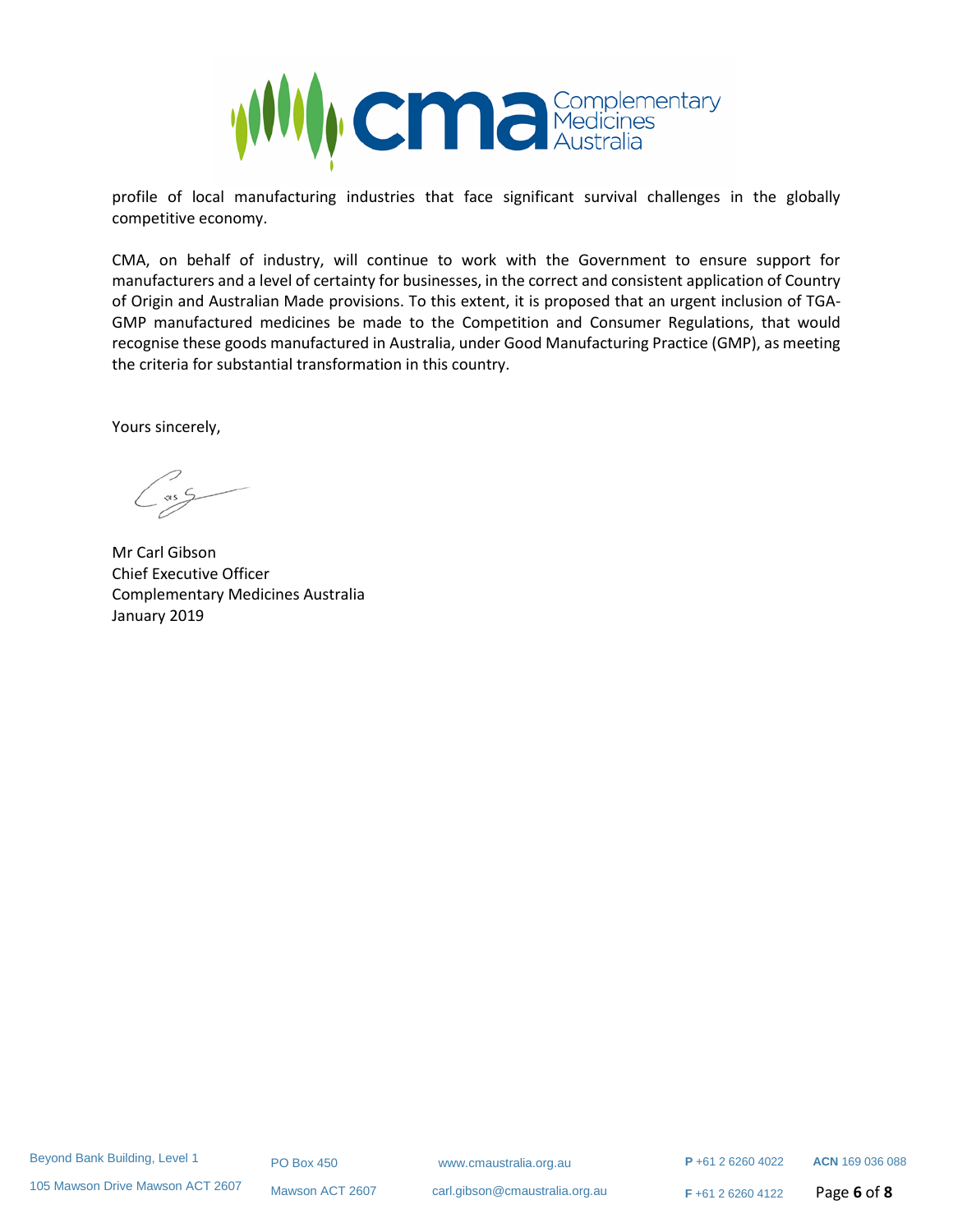

## **Rational for proposed change to the Competition and Consumer Regulations 2010**

The *Competition and Consumer Act* 2010 , subsection 255(3)(b), provides a mechanism for including in the Regulations examples of particular classes of goods that have undergone certain process that would otherwise have the same result as those described in subsection 2(b), the 'substantially transformed' definition.

Subsection 255(3)(b) of the Act provides that:

'Without limiting subsection (2), the [Competition and Consumer] regulations may include examples (in relation to particular classes of goods or otherwise) of processes or combinations of processes that, for the purposes of that subsection, have the result described in subsection (2)(b).'

Therefore, it is proposed that wording to the following effect be included in the Regulations for the purposes of 255(3)(b):

**"In relation to the class of goods that are finished medicinal products, the combination of processes specified for this part are the 'manufacture of dosage form' and 'packaging and labelling', when performed in accordance with prescribed Manufacturing Principles within the Therapeutic Goods Act."**

This mechanism would efficiently and succinctly address the unintended consequences that have arisen due to the amended Australian Consumer Law. That is; the production of medicines, which when manufactured under processes of Good Manufacturing Practice, substantially transforms them into goods that are fundamentally different in *identity*, *nature*, or *essential character* from the raw material components used in their production.

By doing so, the legislative application and reasonable consumer test remains as to whether "as a result of one or more processes undertaken in that country, the goods are fundamentally different in identity, nature or essential character from all of their ingredients or components that were imported into that country."

## **Explanatory note:**

- 1. Therapeutic goods, by Australian law, include goods that are represented in any way to be, or that are because of the way in which the goods are presented, likely to be taken for therapeutic use.
- 2. *Finished medicinal products* (also referred to 'finished products\*') are a class of therapeutic goods that are represented to be and presented in a way that they are likely to be taken for therapeutic use by consumers. They are fundamentally different in identity, nature, or essential character from all of their imported ingredients or components – none of which are goods that are represented to be, or are presented as goods that have the identity, nature, or essential character goods that are designed to be taken for therapeutic use.
- 3. Whilst the majority of ingredients (chemical or biological) cannot be consumed *at all* in their imported raw material form, even an ingredient that could be consumed, such as fish oil, could not meet the identity of